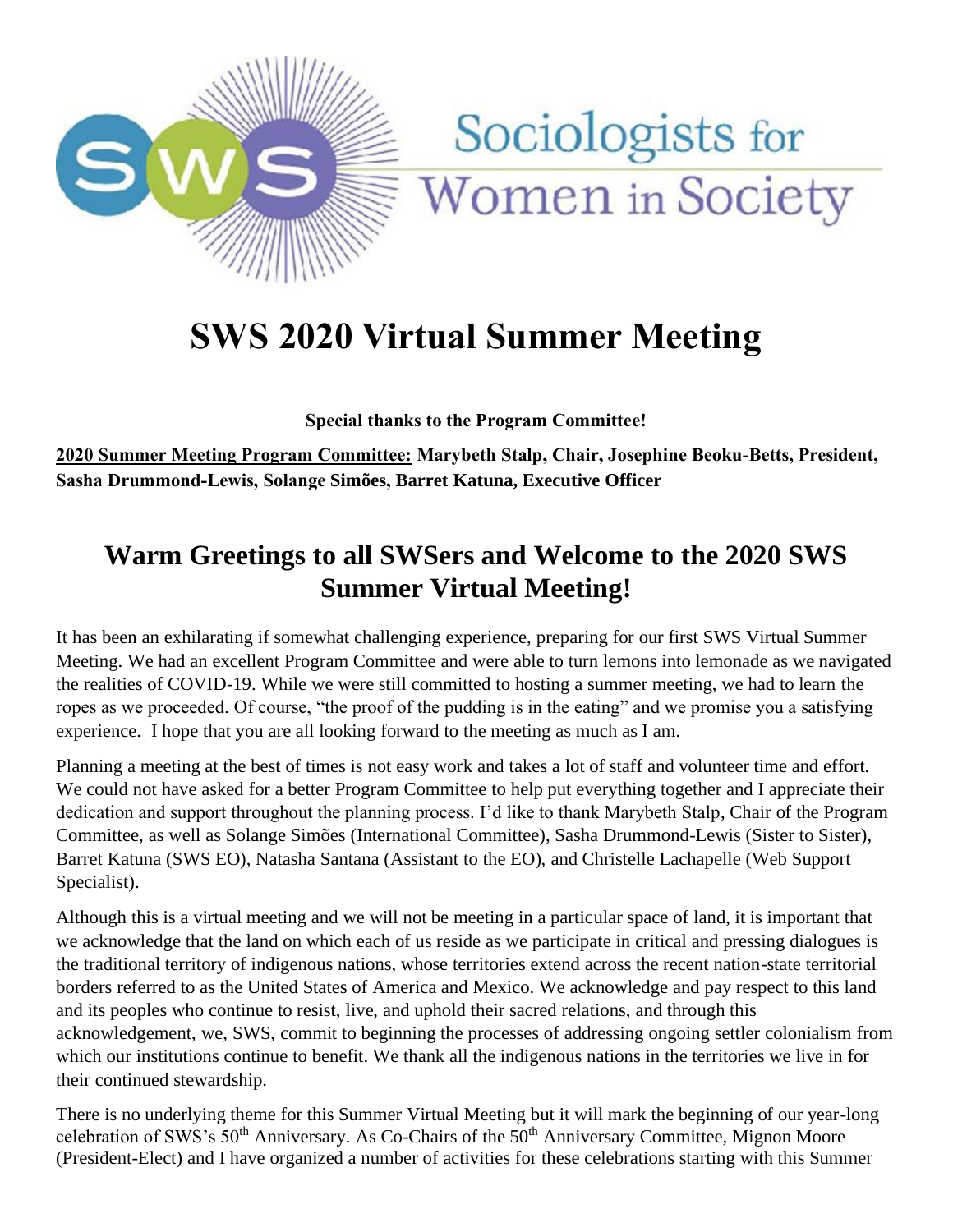Meeting and extending through our Winter and Summer Meetings in 2021. At this Summer Meeting, there will be two plenary sessions comprising former Presidents of SWS and former Editors (in addition to the current Editor) of *Gender & Society*. Plenary 1: Celebrating 50 Years of SWS Through a Decades Perspective (Friday, August  $7<sup>th</sup>$ , 1:00-3:00 p.m.) will feature Judith Lorber (70s), Esther Chow (Student in the 70s), Patricia Yancey Martin (1980s), Catherine Berheide (1990s), Marlese Durr (2000s), Bandana Purkayastha (2010s), and Josephine Beoku-Betts (2020). Plenary 3: A Conversation with Past and Current *Gender & Society* Editors (Sunday, August  $9<sup>th</sup>$ , 1:00-3:00 p.m.) will feature Dana Britton, Christine E. Bose, Barbara Risman, Judith Lorber, Jo Reger, Beth Schneider, Margaret Andersen, Joya Misra, and Christine Williams. Mignon and I would like to extend our gratitude to all of the members of the 50<sup>th</sup> Anniversary: Judith Lorber, Pamela Roby, Denise Segura, Jaime Hartless, Chaniqua Simpson, Bandana Purkayastha, Marlese Durr, and Barret Katuna, and Shuchi Sanyal.

In addition, throughout the meeting our website gallery, in the Tracks section of the Virtual Meeting Platform, will display several recollection essays by former Presidents and Council members of SWS. These 500-word essays will also be published in *Network News* throughout the coming year. Essays featured in the gallery are by Marcia Texler Segal, Vicky Demos, Mary Frank Fox, Manisha Desai, Myra Marx Ferree, Wanda Rushing, Denise Segura, Tiffany Taylor and Adia Harvey Wingfield. On behalf of Mignon and myself, we thank all of the 50<sup>th</sup> Anniversary plenary panelists and contributors to the recollection essays for participating in these events to mark the beginning of SWS'  $50<sup>th</sup>$  year.

Two other scheduled plenary sessions during the meeting we are very excited to host are Plenary 2: Sociological Research and Practice in Authoritarian Times (organized by Josephine Beoku-Betts) and Plenary 4: Got Critical Race Feminist Studies? The Possibilities and Challenges of Institutionalizing Intersectionality in the Neoliberal University (organized by Nancy López). In addition to these scheduled plenaries, we are also excited about the various roundtables, workshops, and poster sessions which will take place throughout the meeting. Please make sure that you register for the meeting and for each of the sessions you will be attending so you will have the Zoom link to join.

Finally, I am excited to share with you that we will be hosting our first Workshop for High School Teachers on the topic "Teaching Intersectionality in the High School Classroom: Critical Race, Feminist Strategies for Student and Teacher Critical Inquiry, Praxis and Empowerment". This workshop is co-organized by Nancy López (SWS VP) and I. I'd like to thank Nancy for the tremendous work she put in to bring this workshop to fruition and to Georgiann Davis, Ranita Ray, Florence "Emily" Castillo, Mary Ellen Sherman and Nancy López for volunteering their time and expertise to serve as co-facilitators of the workshop.

I look forward to spending time with you all virtually at the Summer Meeting and wish us a successful and productive meeting.

Josephine Beoku-Betts, SWS President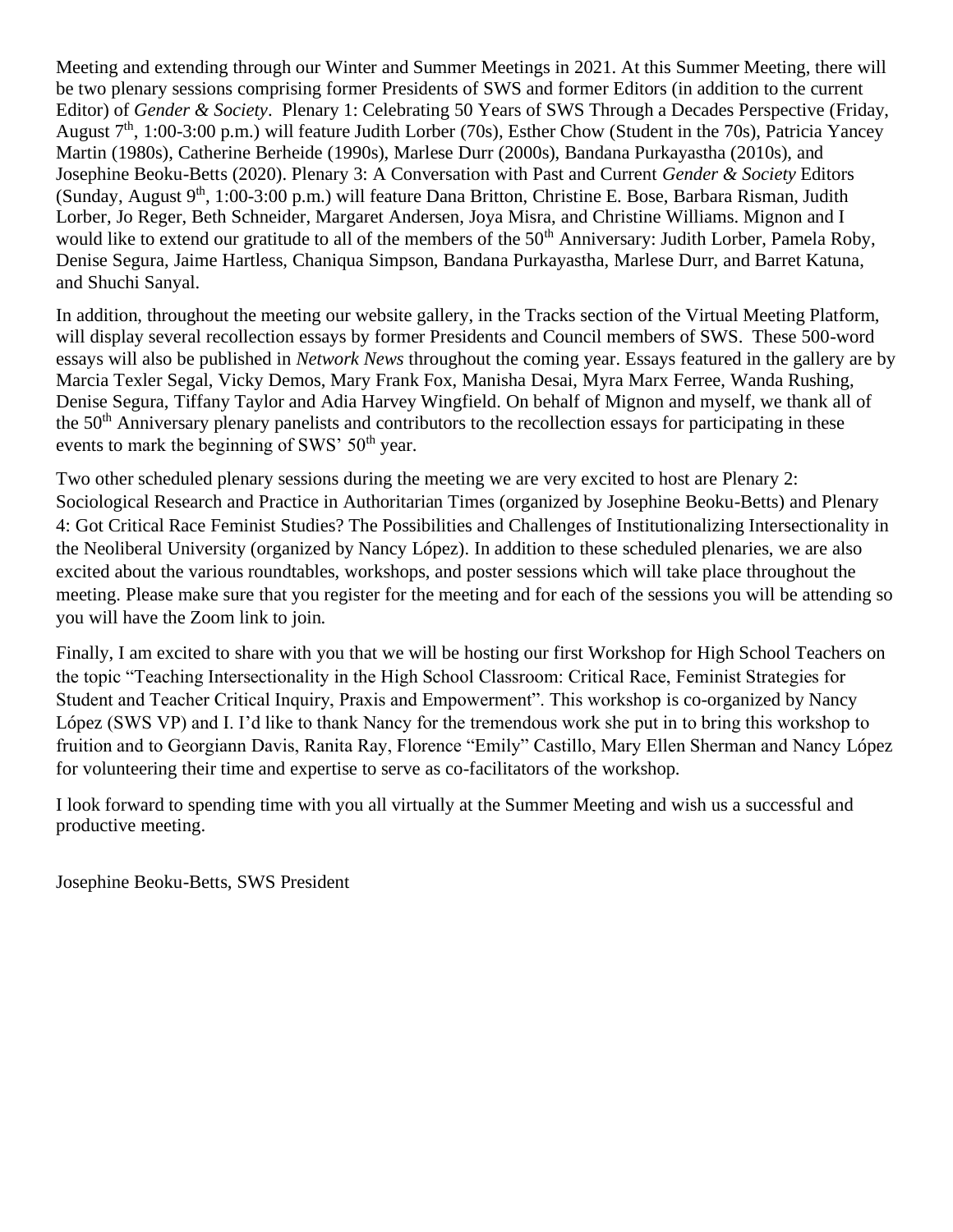## **SWS Community Agreement:**

*We come together to advance our feminist social justice work, and at the same time strive to embody those values within the operation of our organization. Thus, we agree to:*

- 1. Work to create a welcoming and inclusive climate (including cultivating relationships with new members and people we do not already know)
- 2. Treat each other with respect, in our verbal as well as body language
- 3. Assume the best of each other
- 4. Agree to disagree at times
- 5. Encourage all members to play an active role in this organization, no matter how long they have been involved (check out the by-laws, committee descriptions, and operations manual on our website to learn more about the organization. All minutes are also available to support informed participation around ongoing issues)
- 6. Be willing to make mistakes
- 7. Strive to have patience and empathy for others
- 8. Focus on the point, not the person
- 9. Remain open minded to diverse ideas and practices
- 10. Be aware of who is/is not contributing to discussion and be prepared to take space/make space. Actively listen to other voices
- 11. Be honest, including letting others know when something makes us feel uncomfortable
- 12. Not pass along rumors or gossip; there are always multiple versions to every story
- 13. Value the service and commitment of all of our previous and current officers and chairs, as well as the many other volunteers that contribute their time and passion to SWS
- 14. Avoid wearing perfumes or other strong scents
- 15. Others?

#### *Here's a quick guide to how to tweet during the SWS Winter meeting:*

1. Follow @socwomen on Twitter

2. Find other SWSers to follow on Twitter (and add yourself if you're not listed): http://bit.ly/SWSTweets (capitalizations matter with this link, but not with Twitter hashtags or  $\omega$ 's).

3. During the conference, use the hashtag #SWS2020 and #SWSvirtual2020 so that others following the tags can see your tweets.

You can use other tags to bring attention to different issues.

4. Any feminist sociology—related tweets about sessions, events, etc. should include @socwomen.

@Socwomen will do their best to retweet these during the conference.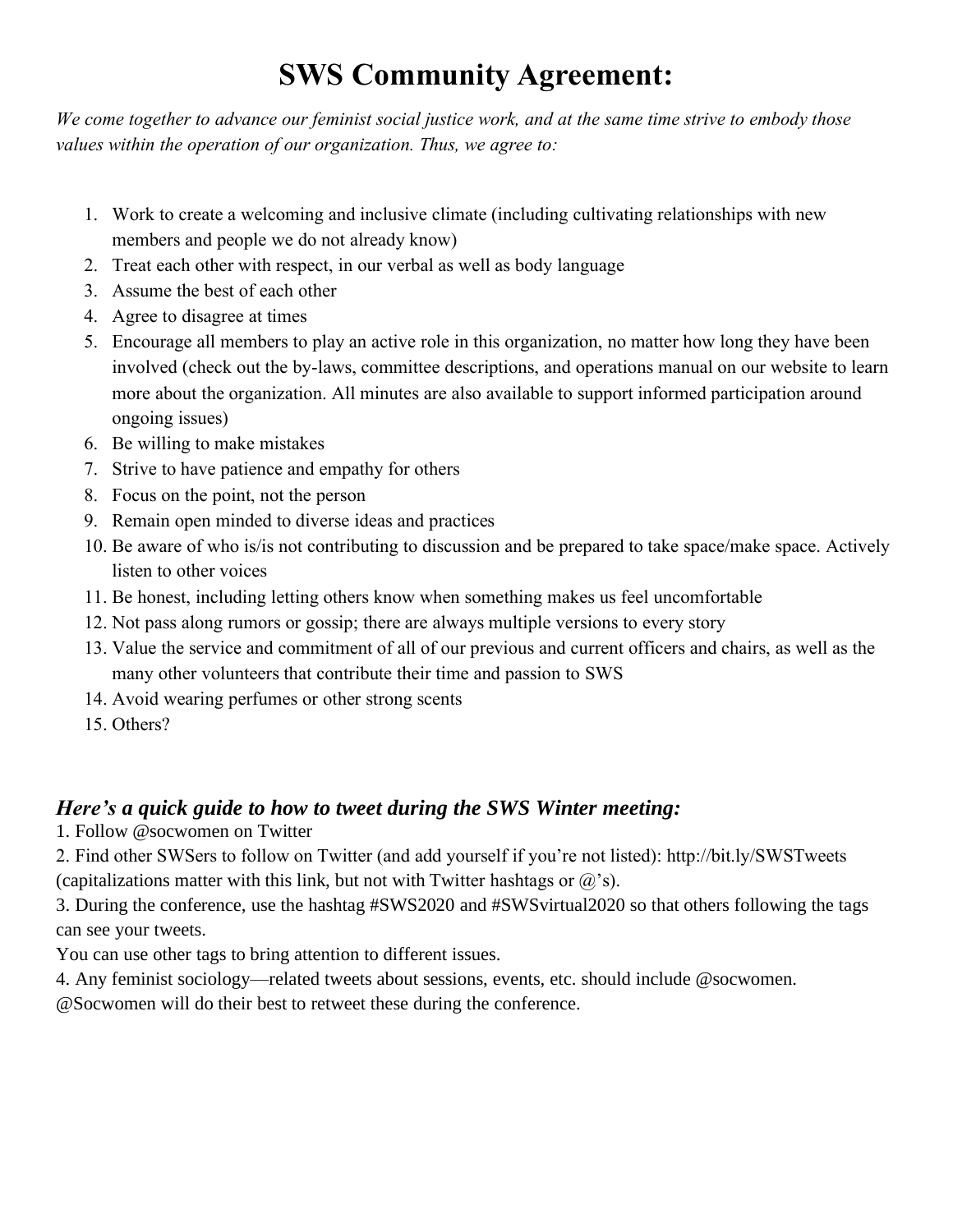# **2020 Officers and Chairs**

|                                       | Council                             |                                |
|---------------------------------------|-------------------------------------|--------------------------------|
| <b>Past President</b>                 | <b>Tiffany Taylor</b>               | ttaylo36@kent.edu              |
| President                             | Josephine Beoku-Betts               | JBeokubetts@yahoo.com          |
| President-Elect                       | <b>Mignon Moore</b>                 | mignonmoore@socwomen.org       |
| Past Treasurer                        | Veronica Montes                     | vmontes@brynmawr.edu           |
| Treasurer                             | Kristy Shih                         | Kristy.Shih@csulb.edu          |
| Treasurer-Elect                       | Angela Hattery                      | hatterya@gmail.com             |
| <b>Vice President</b>                 | Nancy López                         | nlopez@unm.edu                 |
| Secretary                             | Andrea "Drea" S. Boyles             | aboyles@tulane.edu             |
| <b>Student Representative</b>         | Jax Gonzalez                        | jax.gonzalez@colorado.edu      |
| <b>Student Representative-Elect</b>   | <b>Tristen Kade</b>                 | tkade@ucsb.edu                 |
| Parliamentarian                       | Kumiko Nemoto                       | kumiko.nemoto5@gmail.com       |
|                                       | <b>Committee Chairs</b>             |                                |
| <b>Awards Committee Chair</b>         | Rebecca Hanson                      | r.hanson@ufl.edu               |
| <b>Academic Justice Co-Chairs</b>     | Pallavi Banerjee                    | pbaner3@gmail.com              |
|                                       | Cecile Yancu                        | yancuc@wssu.edu                |
| Discrimination                        | Shweta Adur                         | shweta.uconn@gmail.com         |
| <b>Career Development</b>             | Shauna A. Morimoto                  | smorimot@uark.edu              |
| <b>Hand Coordinator</b>               | Tanya Cook                          | Tanya.Cook@ccaurora.edu        |
|                                       | Daniela Jauk                        | daniela.jauk@gmail.com         |
| <b>Mentoring Manager</b>              | <b>Heather Laube</b>                | hlaube@umich.edu               |
| <b>MFP</b> Liaison                    | <b>Brittany Battle</b>              | battleb@wfu.edu                |
| <b>Media Relations</b>                | Georgiann Davis                     | georgianndavis@gmail.com       |
| Membership                            | Nancy López                         | nlopez@unm.edu                 |
| National and Local Collab             | Nancy López                         | nlopez@unm.edu                 |
| Nominations                           | <b>Tiffany Taylor</b>               | ttaylo36@kent.edu              |
| Personnel                             | <b>Tiffany Taylor</b>               | ttaylo36@kent.edu              |
| Publications                          | Bandana Purkayastha                 | bandana.purkayastha@uconn.edu  |
|                                       | Yasemin Besen-Cassino               | beseny@mail.montclair.edu      |
| <b>Sister to Sister</b>               | Sasha R. Drummond-Lewis             | srdlewis@umflint.edu           |
|                                       | LaTonya Jean Trotter                | l.trotter@vanderbilt.edu       |
| International                         | hara bastas                         | ravinheart@hotmail.com         |
| Investment                            | Veronica Montes                     | vmontes@brynmawr.edu           |
| <b>Social Action</b>                  | Ruth Marleen Hernández              | ruthmarleen@gmail.com          |
| <b>Student Caucus</b>                 | Jax Gonzalez                        | jax.gonzalez@colorado.edu      |
| <b>Student Caucus-Elect</b>           | <b>Tristen Kade</b>                 | tkade@ucsb.edu                 |
|                                       | <b>Executive Office</b>             |                                |
| <b>Executive Officer</b>              | <b>Barret Katuna</b>                | swseo.barretkatuna@outlook.com |
| <b>Assistant to Executive Officer</b> | Natasha Santana                     | nsantana@socwomen.org          |
|                                       | <b>SWS Publications &amp; Media</b> |                                |
| G&S Journal Editor                    | Barbara Risman                      | brisman@uic.edu                |
| <b>G&amp;S Book Review Editor</b>     | <b>Catherine Richards Solomon</b>   | gsbooks@quinnipiac.edu         |
| Network News Editor                   | Marjukka Ollilainen                 | mollilainen@weber.edu          |
| Social Media Coordinator              | <b>Wendy Christensen</b>            | christensenw@wpunj.edu         |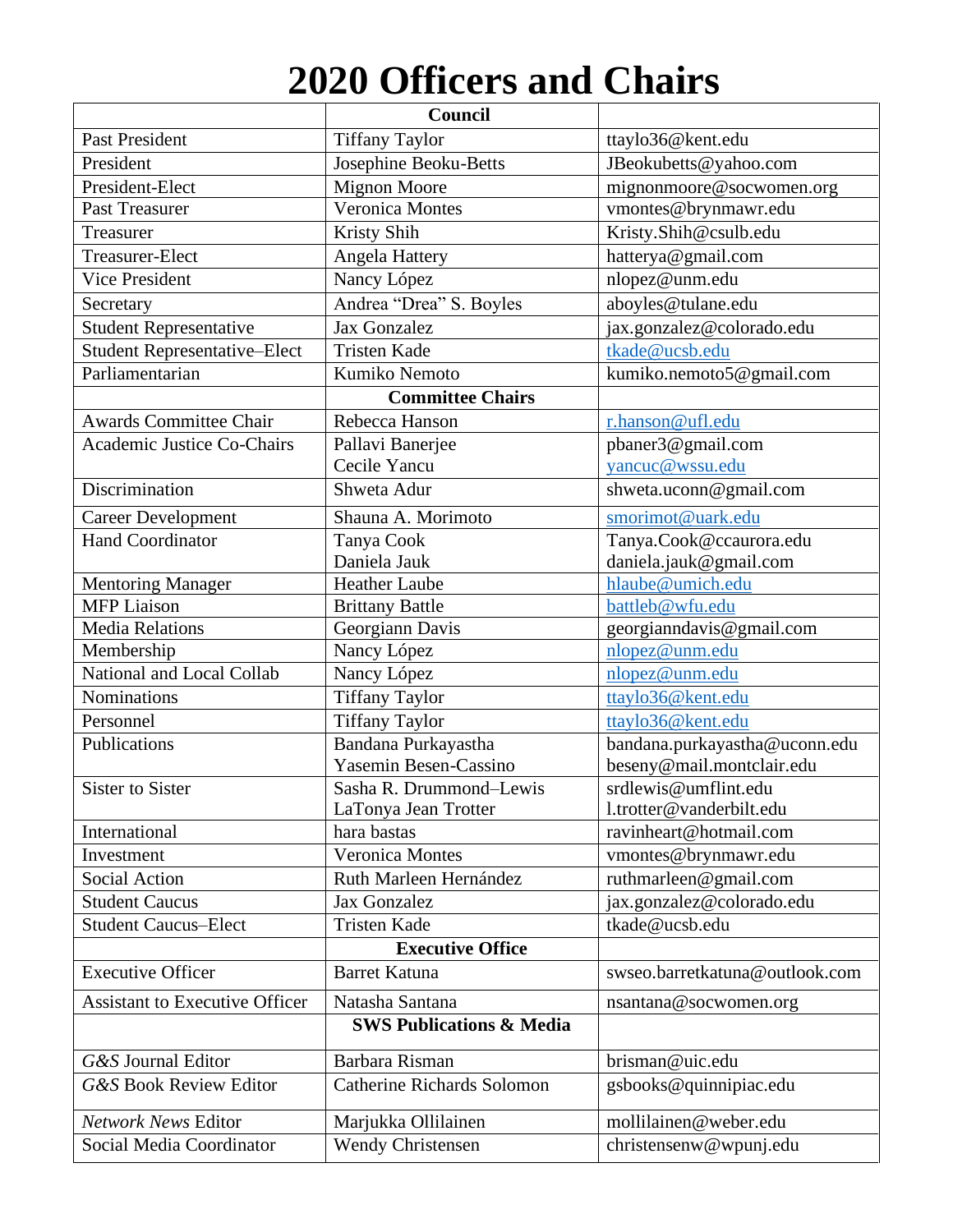### **2020 Summer Meeting Program**

#### **August 6, 2020 – August 10, 2020**

**(All times are in Eastern Time Zone)** 

**Committee Meetings: Open and Closed Committees will have their Summer Committee Meetings after the 2020 Summer Meeting. Please stay tuned for the full schedule of these meetings.** 

**Recordings: All Plenaries and possibly some Workshops (depending on whether or not the participants ask for them to be recorded) will be recorded by SWS and posted to the Virtual Meeting page, and Roundtables and Poster Sessions will not be recorded by SWS -- it is likely that SWS will capture a screenshot to use for future promotional materials. The chat and question and answer functions will be available during the sessions, but there will not be additional time to address any of the comments or questions during the meeting time. Following the meeting, we can address questions or comments via Network News.**

#### **Thursday, August 6, 2020**

#### **10:30 am – 11:30 am Roundtable 1: Poster Session**

- Nili Gesser, Temple University, "They started sharing [...] that it was actually possible: Peer Support in Women's Existing Trajectories"
- Abena Kwatemaa Karikari, Institute of African Studies, University of Ghana, "Watching the Stomach: The Experience of Infertility in the Social Media Age"
- Margaret Besse, University of South Carolina, Nik M. Lampe, University of South Carolina, and Emily S. Mann, University of South Carolina, "Experiences with Achieving Pregnancy and Giving Birth Among Transgender Men: A Systematic Review."
- Rebeca Salas, Bryn Mawr College, "Detaining the DREAM Act and DREAMers: How Private Prison Companies' Campaign Donations Influenced Senators to Detain the DREAM Act of 2010"

#### **12:00 pm – 4:30 pm Workshop for High School Teachers** – **Pre-Registration is Required (Closed Meeting, Please check your email for the Zoom Room login details. )**

"Teaching Intersectionality in the High School Classroom Critical Race Feminist Strategies for Student and Teacher Critical Inquiry, Praxis & Empowerment"

Organized by Nancy López, University of New Mexico, and Josephine Beoku-Betts, Florida Atlantic University

Co-facilitators:

- Florence "Emily" Castillo, University of New Mexico
- Georgian Davis, University of Las Vegas, Nevada
- Nancy López, University of New Mexico
- Ranita Ray, University of Las Vegas, Nevada
- Mary Helen Sherman, San Francisco Unified School District

Topics to be covered:

1. What is Intersectionality? An invitation to critical self-reflection on your own identity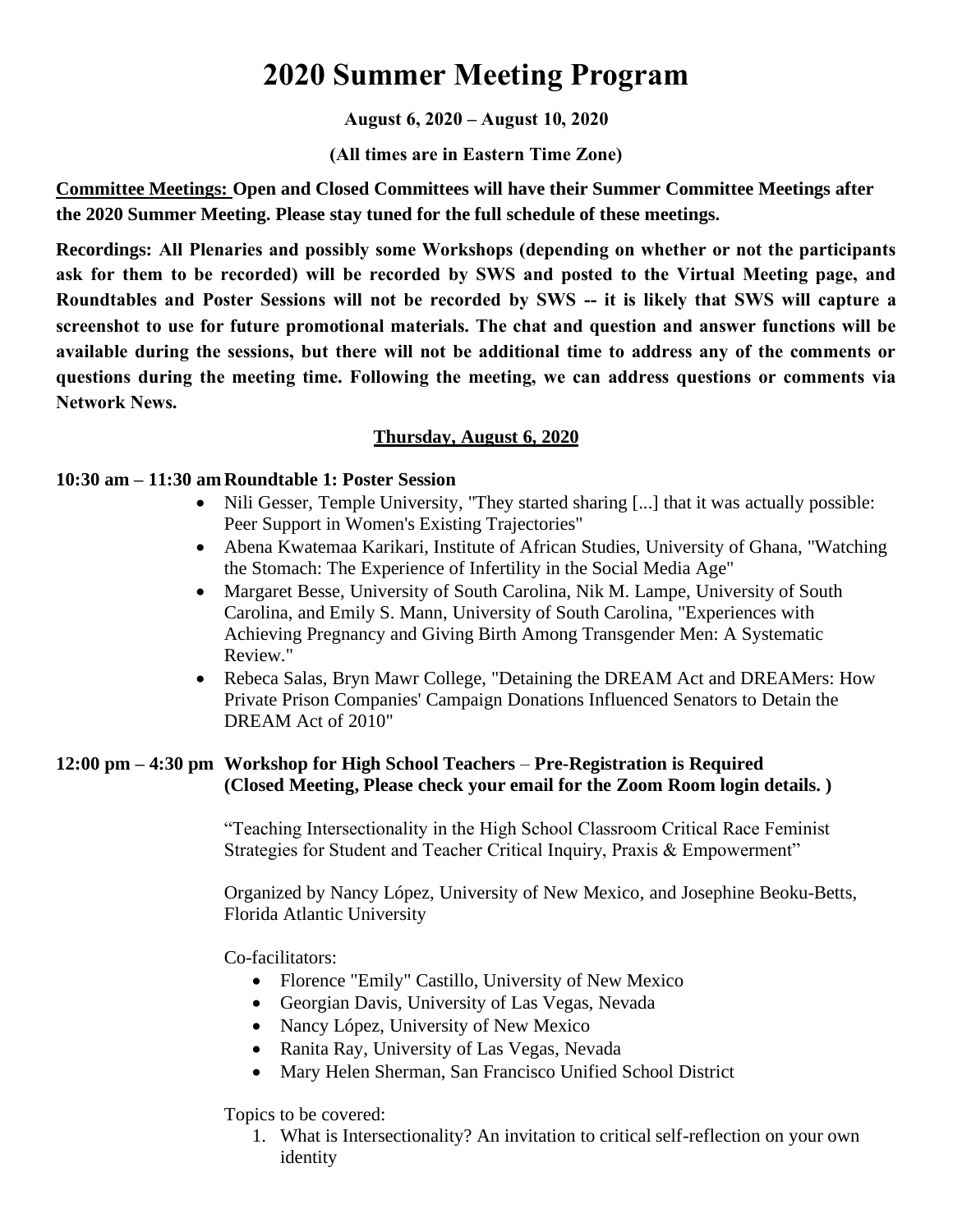- 2. What does intersectionality look like in action?
- 3. What is next? How do you practice what you preach?

#### **5:15 pm – 6:15 pm Virtual Celebratory Happy Hour and SWS Awards Celebration**

#### **6:30 pm – 7:30 pm Roundtable 2: LGBTQ+ and Sexual Identity**

- Alana Innerbichler, University of Central Florida, "Identity and Religious Conflict among LGBT Adults"
- Liz Mount, Flagler College, "Feminine-Presenting Gender Non-Conforming People in a Time of "Choice": Changes to Hijra Communities in India"
- Jennie Lambert, Georgia State University, "Bi-Squared: The Precarious, Yet Resistant Intersection of Bisexuality and Bipolar Disorder"

#### **Friday, August 7, 2020**

#### **10:30 am – 11:30 am Roundtable 3: Transformative and Feminist: Criminal Justice Revised**

- Melanie Brazzell, University of California, Santa Barbara, "Abolishing Carceral Feminisms: Transformative Justice for Gendered Violence"
- Barbara Sutton, University at Albany, SUNY, "Security, Bodies, and Inequality: A Feminist Inquiry into Security-Oriented Products"
- Caliesha Comley, Georgetown College, "Abolition Feminism from Human Trafficking to the Prison Industrial Complex"

#### **11:45 am - 12:45 pm Roundtable 4: Movements and Resistance I**

- Debadatta Chakraborty, University of Massachusetts, Amherst, "Shaheen Baghs and their aftermath: How female protestors shaped India's current resistance movement against fascism"
- Selina Gallo-Cruz, College of the Holy Cross, "Circles of Threat and Spheres of Power: Reflections on Women's Nonviolent Mobilization"
- Esther Hernandez-Medina, Pomona College, "Take Your Rosaries Out of Our Ovaries: The Feminist Movement and the fight for the right to choose in the Dominican Republic"

#### **1:00 pm – 3:00 pm Plenary 1: Celebrating 50 Years of SWS Through a Decades Perspective \*\*\*** Sponsored by: 50th Anniversary Committee

Organizer: Josephine Beoku-Betts, Florida Atlantic University Moderated by: Mignon Moore, Barnard College and Columbia University

- Judith Lorber, Emerita at Graduate Center and Brooklyn College, CUNY (1970s)
- Esther Chow, Emerita at American University (Graduate Student in 1969)
- Patricia Yancey Martin, Emerita at Florida State University (1980s and 2010s)
- Catherine Berheide, Skidmore College (1990s)
- Marlese Durr, Wright State University (2000s)
- Bandana Purkayastha, University of Connecticut (2010s)
- Josephine Beoku-Betts, Florida Atlantic University (2020s)

#### **3:15 pm – 5:15 pm Virtual Activism Workshop: A "How To" on Creating Spaces Online for Activism** Facilitated by: Sasha Drummond-Lewis, University of Michigan - Flint and LaTonya Trotter, Vanderbilt University *Sponsored by*: Sister to Sister Committee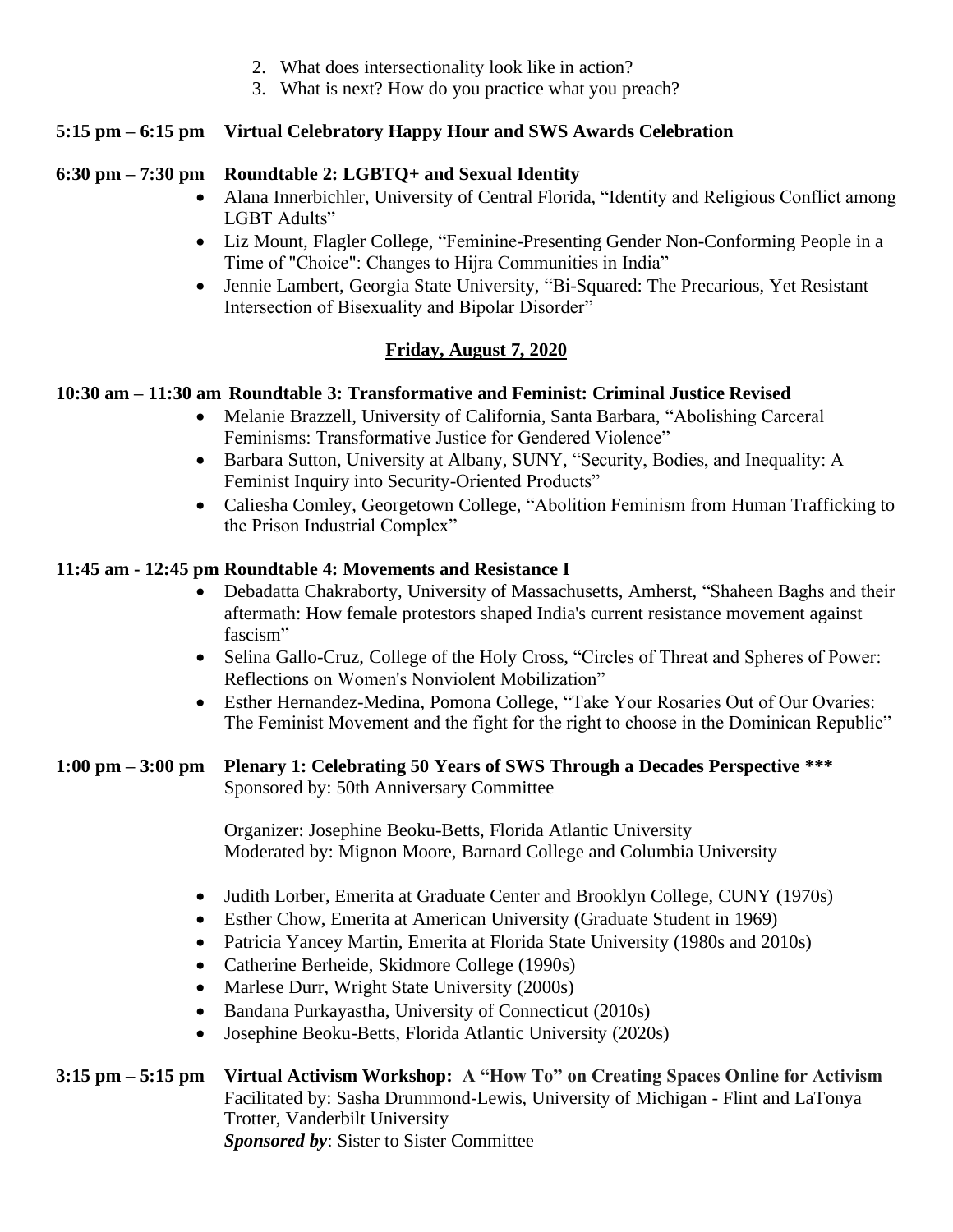In Nashville, a group of six teenage girls who met on Twitter, organized a peaceful demonstration for Black Lives Matter in just five days. They met for the first time on the day of the protest, June 5th, when 15, 000 people showed up to march with them. On Wednesday, June 10th hashtags like #BlackInTheIvory #Academictwitter #ShutDownSTEM #ShutDownAcademia were trending. This "day of pause" recognized racism in the academy, thereby forcing academics who are not POC to critically reflect and begin honest conversations about the pervasive nature of systemic inequality in the academy. Whether utilizing virtual space for initial connections or demonstrating activism on a specific social media platform, activists employing online spaces are as old as the platforms themselves. In light of the two concurrent pandemics (COVID-19 and systemic racism) the place and space for activism are in transition and fluidity. There is a need for skills in planning, organizing and creating virtual space to meet the current moment. This roundtable will explore what it means to be an activist scholar of color at this particular moment, what it means to be an activist who organizes in a virtual space and provides advice on how to create spaces online for activism.

#### **5:30 pm - 6:30 pm Roundtable 5: Movements and Resistance II**

- Jaime Nikolaou, University of Toronto, "How do you destigmatize a legally offered service?: Intersectional Storytelling in Canada's Abortion Rights Movement"
- Dhurata Osmani, University of California, Berkeley, "Gendered Responsibility Politics: Confronting Patriarchy & Women's Empowerment in Post-Conflict Kosovoa"
- Iblin Edelweiss Murillo Lafuente, University of Toledo, "Exercising Disability Activism Through Work and Sisterhood in the Global South"

#### **6:45 pm - 7:45 pm Roundtable 6: (Calling Out) Harassment**

- Khailah Chantal Nadina Bernard, The University of the West Indies St. Augustine Campus, "Tracking Violence: Street Harassment as a Cultural Norm"
- Cierra Sorin, University of California, Santa Barbara, "#metoogradschool: Graduate Student Experiences of Sexual Harassment and Sexual Violence"
- Jocelyn Crowley, Rutgers, The State University of New Jersey, "Sexual Harassment in the Cultural Economy: The Case of the Modeling Industry"

#### **8:00 pm – 10:30 pm** *Gender & Society* **Deputy Editor Conversation (Closed Meeting, Please check your email for the Zoom Room login details. )**

#### **Saturday, August 8, 2020**

#### **10:30 am – 11:30 am Roundtable 7: #Black Lives Matter I**

- Marina Rivera, University of Central Florida, "Ideal Beauty, Race, and Neoliberal Feminism"
- Ashley Stone, University of Central Florida, "Eradicating Erasure: Black Women, the Academy, and the Politics of Citation"

#### **11:45 am – 12:45 pmRoundtable 8: #Black Lives Matter II**

- Debbie Griffith, University of Central Florida, "The Talk: Life vs. Death A Community in Crisis"
- Chelsea Belanger, University of Central Florida, "Race to the Crown: Experiences and Perceptions of Race and Racial Inequalities in Texas Pageantry"
- Derek Siegal, University of Massachusetts, Amherst, "The Policing of Motherhood"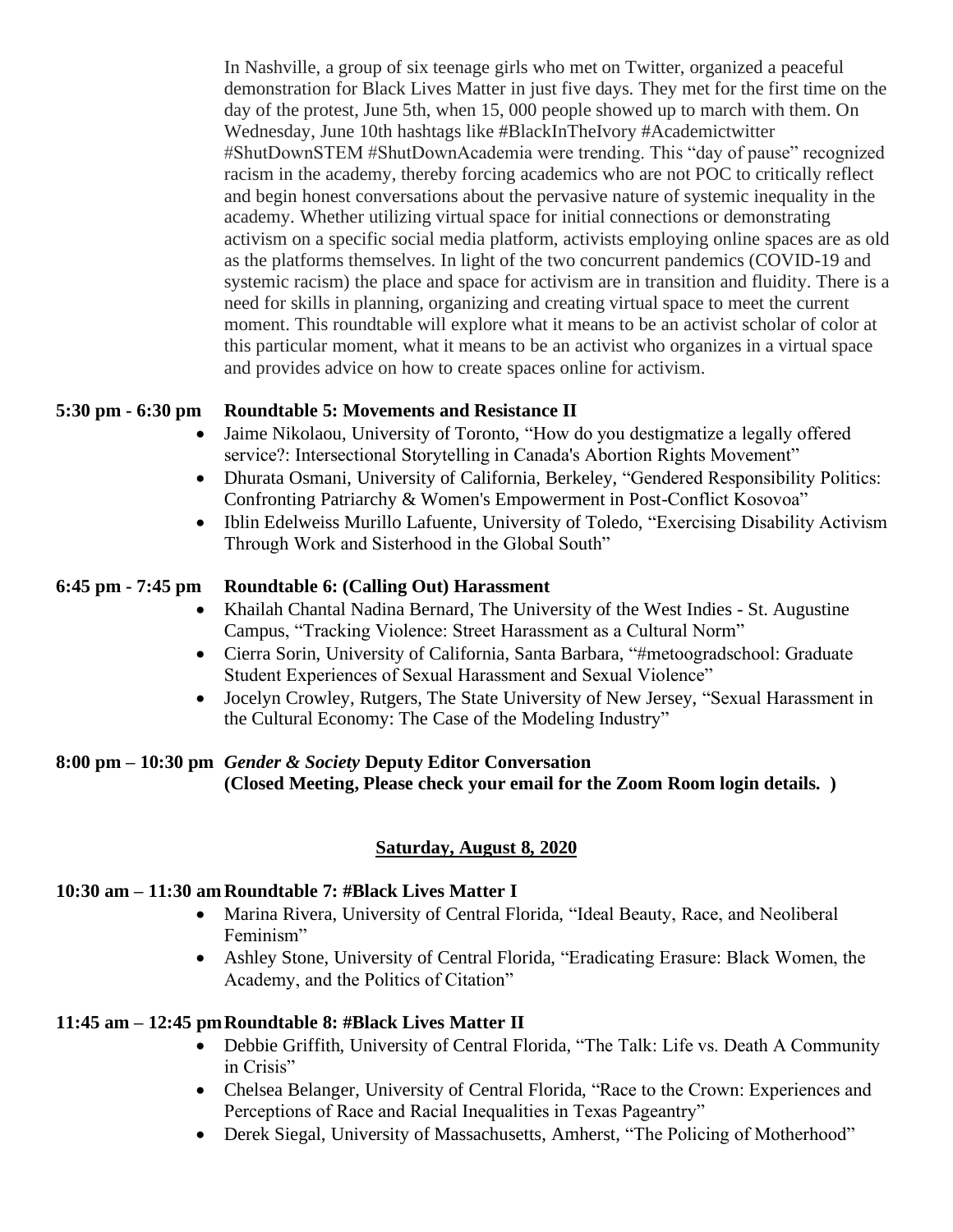#### **1:00 pm – 3:00 pm Plenary 2: Sociological Research and Practice in Authoritarian Times \*\*\***

Organizer/Moderator: Josephine Beoku-Betts, Florida Atlantic University

- Mary Romero, Arizona State University, "Retrenching or Establishing a Sociology from the Margins"
- Nazanin Shahrokni, London School of Economics, "Resilience in the Face of Adversity: Charting the Contours of Iranian Sociology"
- Melanie Heath, McMaster University, "Studying the Religious Right: How to Unpack Intolerance"
- Eloísa Martin, United Arab Emirates University, "Neoliberalism is the New Authorian: Reflecting on Teaching, Research, and Academic Freedom"

#### **3:15 pm – 5:15 pm "Sociological Research for a Beijing+25 Agenda" A Panel by SWS for the UN Commission on the Status of Women** Organized by: Kristy Kelly, Columbia University and Drexel University

*Sponsored by*: International Committee

- Amy Blackstone, University of Maine, "Reproductive Justice in Global Context"
- Jessica Cabrera, University of California, Irvine, "Co-Opted Compliance: How University Management Mediated the Co-Optation of Title IX Anti-Harassment Laws by Men's Rights (1972-2020)"
- Pallavi Banerjee, PhD, University of Calgary, Negin Saheb Javaher, MA Student, University of Calgary and Soulit Chacko, PhD Candidate, Loyola University Chicago "Women Fleeing Genocide: The Cost of Family Separation for Yazidi and Rohingya Refugees in Canada and the U.S."
- Jolly Lux, Executive Director, Guiding Light Orphans and Julia M. Yakovich, University of Connecticut, Director of Service-Learning Initiatives, "Translational Research: From Theory to Practice in Women's Economic Empowerment in Uganda
- Thao Nguyen, University of Chicago, "Rethinking Sex Trafficking in Global Context: From Criminalization to Labor Rights and Economic Equity"

#### **5:30 pm – 6:30 pm Roundtable 9: Latinx Antiracist Feminist Liberatory Praxis: A Bilingual Roundtable**

- Roberta Villalón, St. John's University
- Nancy López, University of New Mexico
- Erika Busse, Macalester College
- Veronica Montes, Bryn Mawr College

#### **6:45 pm – 7:45 pm Roundtable 10: Intersectional Economy/ies**

- Jessennya Hernandez, University of Illinois at Urbana-Champaign, "Queer, Working Class and Immigrant Latinx Femme and Women in Los Angeles and Gentrification"
- Lacee Satcher, Vanderbilt University, "Resource Scarcity in Neighborhoods"
- Melissa Villarreal, University of Colorado Boulder, "Long-Term Housing Recovery Among Mexican-Origin Immigrants: How Service Providers Navigate Active and Passive Anti-Immigrant Disaster Recovery Policies"
- Tashelle Wright, University of California, Merced, "Fear, Finances and Fundamentals: Community Perceptions of Oral Health Care in California's Central Valley"

#### **Sunday, August 9, 2020**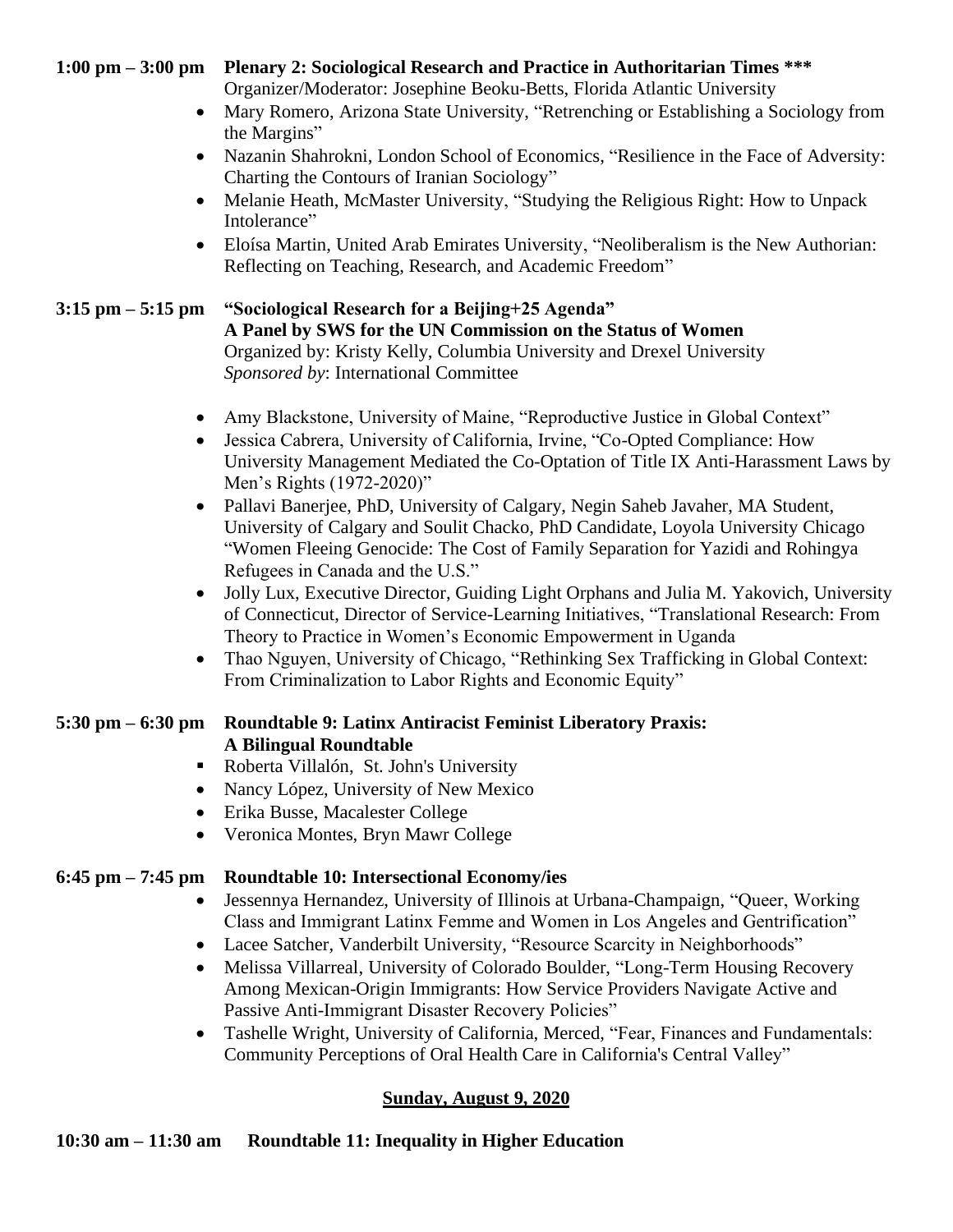- Dipexa Gandhi, Drexel University, "Transitional Journeys to Leadership: A Qualitative Study on South Asian Women in Higher Education"
- Eundria Hill-Joseph, Biola University, "Studying the Theologically and Socio-Politically Conservative Evangelical College"
- Kristen Erichsen, Florida State University, "STEM, Gender Equity, and Tenure"
- Sandra Portocarrero, Columbia University, "Que Verguenza: How An Organization Led National Scholarship Recipients to Become Ashamed of What Had Once Made Them Most Proud"

#### **11:45 am – 12:45 pm Roundtable 12: Health and the Body I**

- Aisha Abimbola Adaranijo, Usmanu Danfodiyo University, Sokoto, "What is the Values of my Breast?: Narratives of Women with Breast Cancer from a Nigerian State"
- Jacquelyn Fernandez-Reiss, University of Central Florida, Shannon K. Carter, University of Central Florida, J. Scott Carter, University of Central Florida, and Lindsay A. Taliaferro, University of Central Florida, "Reproducing and Replacing Cisnormativity through Reproductive Healthcare"
- Carmela M. Roybal, University of New Mexico, "If There is Breath there is Life: Exploring the Community Impact of Opioid Related Death and Intergenerational Addiction"

#### **1:00 pm – 3:00 pm Plenary 3: A Conversation with Past and Current** *Gender & Society* **Editors \*\*\*** Sponsored by: 50th Anniversary Committee

Moderated by: Christine E. Bose, Emeritus, University at Albany Participants:

- Dana Britton, Rutgers, The State University of New Jersey
- Christine E. Bose, Emeritus, University at Albany
- Barbara Risman, University of Illinois at Chicago
- Judith Lorber, Emerita at Graduate Center and Brooklyn College, CUNY
- Jo Reger, Oakland University
- Beth Schneider, University of California, Santa Barbara
- Margaret Andersen, University of Delaware
- Joya Misra, University of Massachusetts, Amherst
- Christine Williams, University of Texas at Austin

#### **3:15 pm – 5:15 pm "Becoming Disciplined": Navigating Graduate School**

Facilitated by: Jax Gonzalez, University of Colorado Boulder and Tristen Kade, University of California, Santa Barbara *Sponsored by*: Student Caucus

This workshop will investigate toolkits of senior graduate students in programs across the country to help new graduate students navigate and question "becoming disciplined." We will take an approach that centers the needs of first generation and multiply marginalized students. Undergraduates planning to apply, and graduate students who are entering a program, or early in their graduate career are encouraged to attend.

#### **5:30 pm – 6:30 pm Roundtable 13: Health and the Body II**

- Deniz Yucel, William Paterson University and Beth A. Latshaw, Widener University, "Mental Health among Married, Cohabiting, and Living Apart Together Relationships"
- Valérie Grand'Maison, University of Guelph, "Unearthing Narratives of Impairment and Disability in Public Health Approaches to Gender-Based Violence"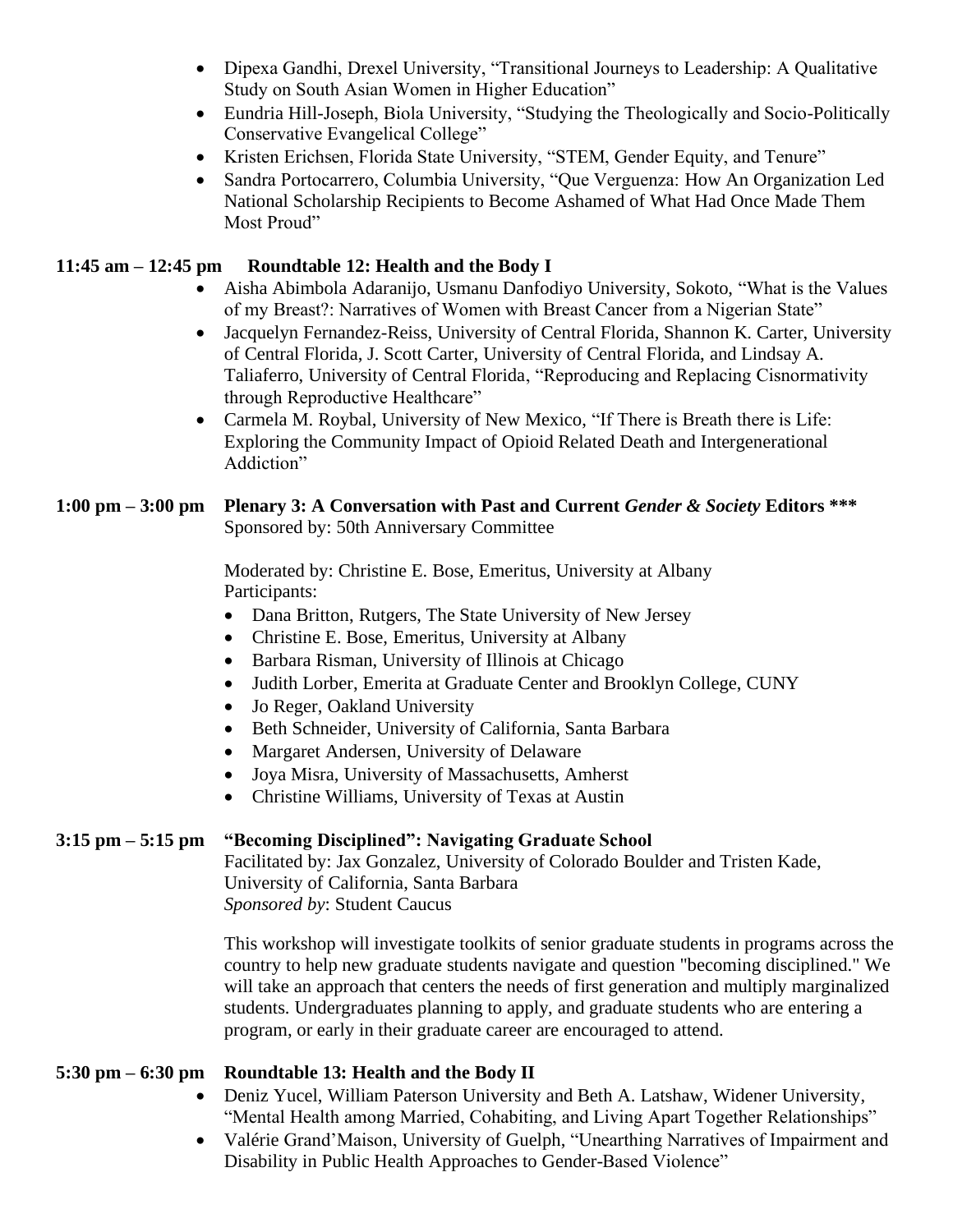• Lacey Bobier, University of Michigan, "Menstruation in Seventeen: Self-Knowledge, Secrecy and Shame"

#### **6:45 pm – 7:45 pm Roundtable 14: Gendered Carework**

- Yuka Doherty, University of New Mexico, "Boundaries of Citizenship: Gendered and Ethnicized Reproduction and Motherhood in Contemporary Japan"
- Kimberly Fox, Bridgewater State University, "Do Live Alones "do" Gendered Housework? Resources, Ideology and Time"
- Allison Conboy, University of California, Santa Barbara, "Emotional Labor in Carework: Adding the Perspective of College Students"
- Laura Bunyan, University of Connecticut and Barret Katuna, Sociologists for Women in Society, "Issues with Support Network and Community Building for Educated Nannies"

#### **Monday, August 10, 2020**

#### **10:30 am – 11:30 am Roundtable 15: Work I**

- Katherine Wullert, Stanford University, "Learning on the Job Search: The Role of Job Application Processes in Decreasing Women's Belonging in Male-Dominated Fields"
- Sherri Márquez, Middle Tennessee State University, "Examining the Pursuit of Successful Aging Among Older Retirees"
- Emily Hammond, University of Toronto, "Conforming to Gendered Histories: Student Gig Economy Workers in Canada"

#### **11:45 am – 12:45 pm Roundtable 16: Work II**

- Kristen McNeill, Brown University, "Which Women?: Gender, Family and Creditworthiness in Colombia"
- Maria Dolores Arteaga-Villamil, The Women's Building, "Remarkable Daughters, Remarkable Paths: Meritocracy Narratives in a Group of Professional Women in Barcelona"
- Megan Reed, University of Pennsylvania, "The Gendered Practice of the Upwardly Mobile in India"

#### **11:45 am – 2:15 pm** *Gender & Society* **Editorial Board Meeting (Closed Meeting, Please check your email for the Zoom Room login details.)**

#### **1:00 pm – 3:00 pm Plenary 4: Got Critical Race Feminist Studies? The Possibilities and Challenges of Institutionalizing Intersectionality in the Neoliberal University \*\*\***

- Organizers: Nancy López, University of New Mexico and Josephine Beoku-Betts, Florida Atlantic University
- Presider and Discussant: Nancy López, University of New Mexico
- Michelle Jacob, Professor, Indigenous Studies, University of Oregon, "Critical Race Feminist Studies needs to respect place and our Mother Earth"
- Amanda Lewis, Professor, Sociology, University of Illinois-Chicago, Topic: TBA
- Ruth Zambrana, Professor and Chair, Women Studies, University of Maryland-College Park, "Intersectionality as an Epistemic Standpoint: Who Tells the Story in The Absence of Chicana and Latina Voices"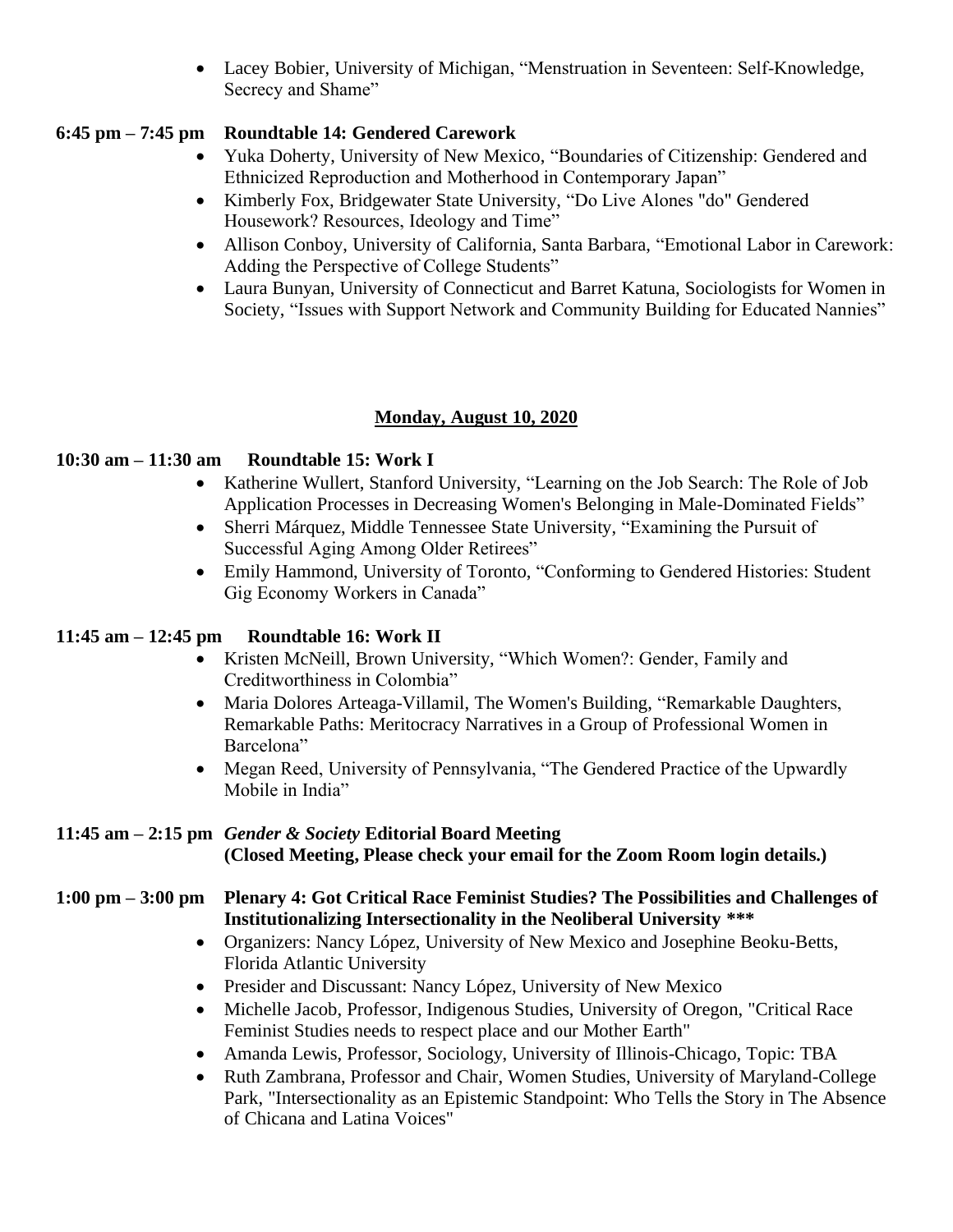#### **3:45 pm – 5:15 pm Workshop: Applying the Convention on the Elimination of all Forms of Discrimination Against Women (CEDAW) Framework to Teaching About Women's Struggles During the Time of COVID-19.**

Organized by: Vicky Demos, Emerita, University of Minnesota Morris *Sponsored by:* International Committee

The workshop will offer an overview of the CEDAW/COVID-19 teaching resources which each participate will receive. It will be interactive, asking participants to provide an example of how they can integrate CEDAW/COVID-19 into their own teaching.

#### **5:30 pm – 6:30 pm Roundtable 17: Navigating Media**

- Christobel Asiedu, Louisiana Tech University, "Narrative of Sexual Assault in the Print Media in Ghana"
- Brennan Gonzalez, Troy University, "Media and Gender Inequality"
- Jasmine Hill, Stanford University, "Barriers to Social Mobility in the Era of Fake News"

#### **6:45 pm – 7:45 pm Roundtable 18: Politics of Knowledge Production: Theory and Pedagogy**

- Marie-Lise Drapeau-Bisson, University of Toronto, "From Gendered Readings to Gendered Exclusions: The Derogatory Method of Reading in the Case of Canadian Feminist Speculative Fiction"
- Lejla Mušić, Sarajevo University & SUNY/Old Westbury (Visiting Fulbright Scholar), "Female Sociology as an Academic Discipline"
- Julia So, The University of New Mexico—Valencia, "Being Inclusive Begins with the Syllabus"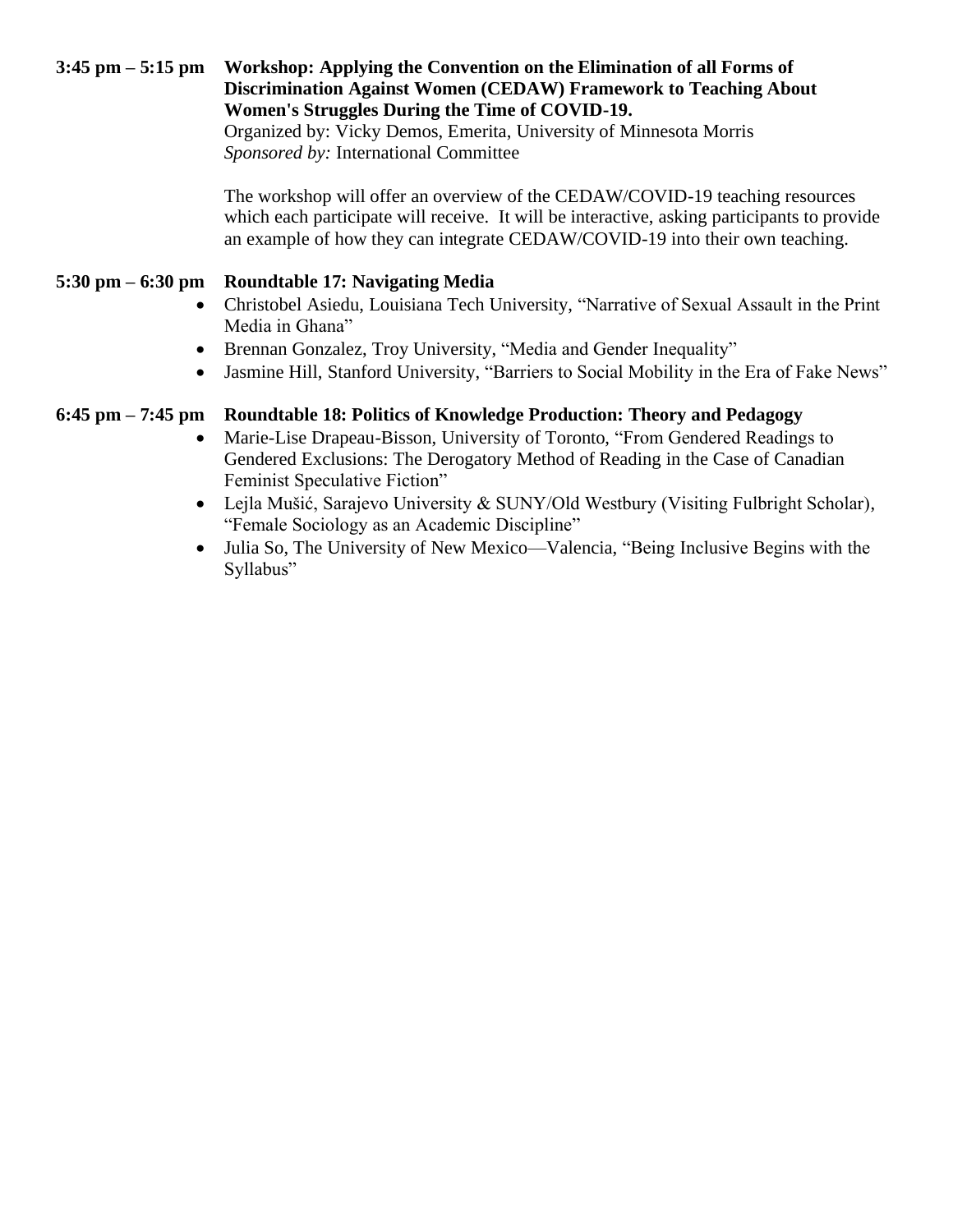The Jamrog Group is proud to support Sociologists for Women In Society.



#### Fee Based Planning & Wealth Management

1789 Northampton Street Holyoke, MA 01040 tigadvisors.com |  $413.587.8000$ 

Securities and investment advisory services offered through qualified registered representatives of MML Investors Services, LLC. Member SIPC. The Jamrog Group is not a subsidiary or affiliate of MML Investors Services, LLC, or its affiliated companies. OSJ: 330 Whitney Ave., Suite 600, Holyoke, MA 01040. Tel: 413-539-2000.

CRN202201-258373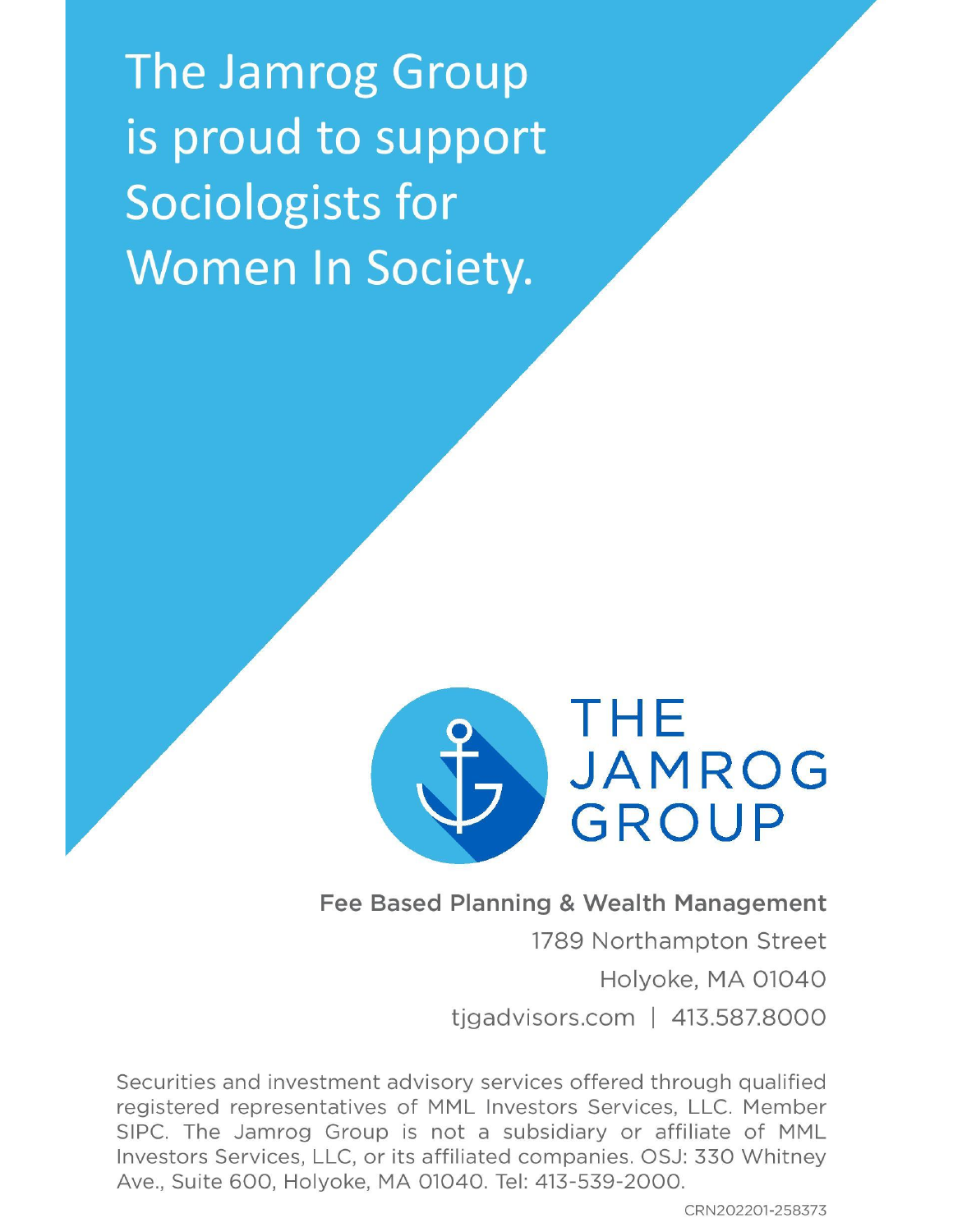FML is proud to support those individuals and organizations with courage expansive enough to improve the lives, and elevate the successes, of those around them.

"Life shrinks or expands in proportion to one's courage." - Anais Nin



**EXPERIENCE THAT COUNTS ASSURANCE · TAX · ADVISORY SERVICES** 

Glastonbury | New Haven | Stamford 300 Winding Brook Drive Glastonbury, CT 06033 FMLCPAS.COM | 860-657-3651